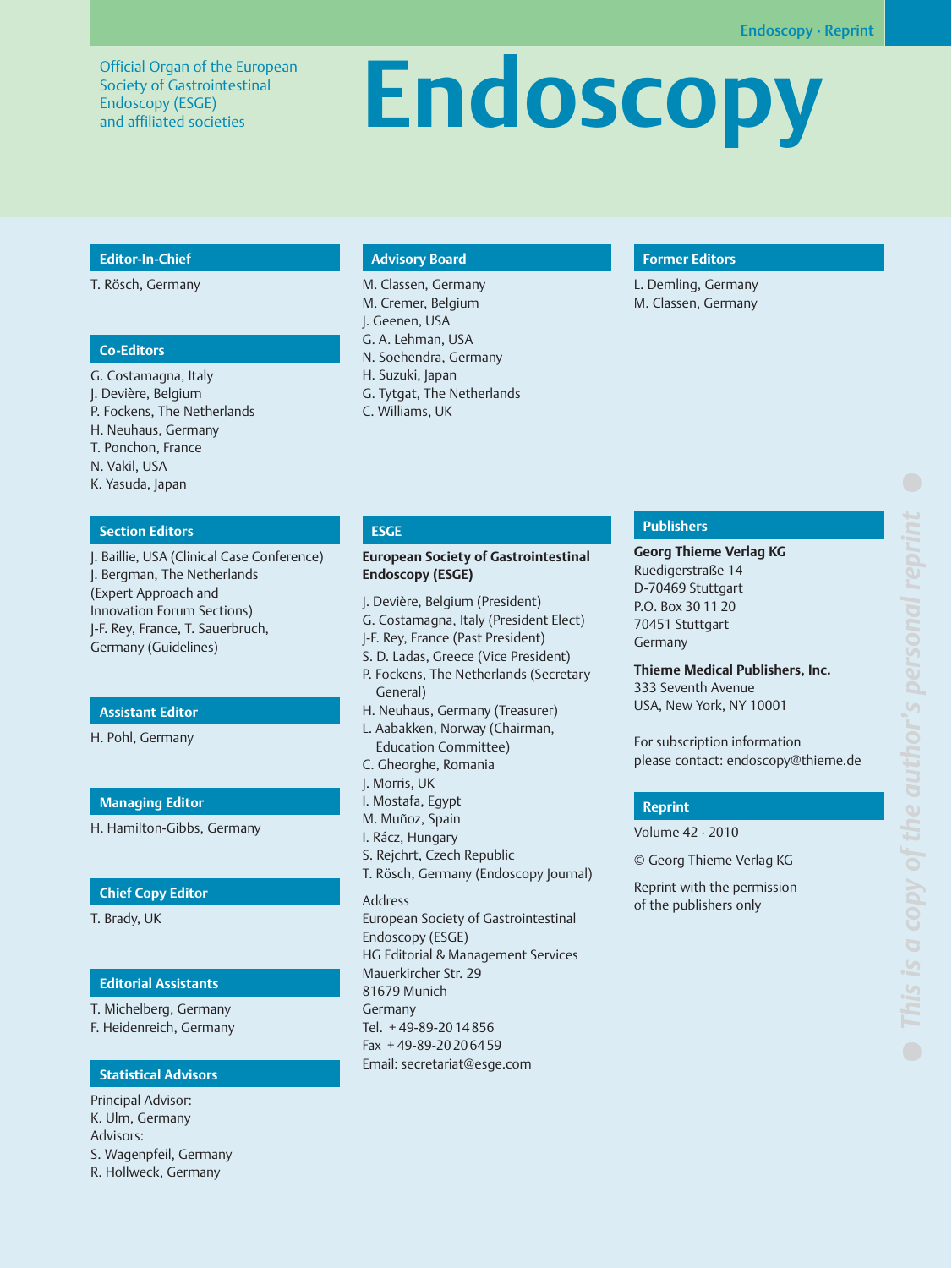# Feasibility of stomach exploration with a guided capsule endoscope

Authors J. F. Rey<sup>1</sup>, H. Ogata<sup>2</sup>, N. Hosoe<sup>2</sup>, K. Ohtsuka<sup>3</sup>, N. Ogata<sup>3</sup>, K. Ikeda<sup>4</sup>, H. Aihara<sup>4</sup>, I. Pangtay<sup>1</sup>, T. Hibi<sup>2</sup>, S. Kudo<sup>3</sup>, H. Tajiri<sup>4</sup>

**Institutions** 1 Institut Arnault Tzanck, St Laurent du Var, France

- <sup>2</sup> Keio University School of Medicine, Tokyo, Japan
- <sup>3</sup> Showa University Northern Yokohama Hospital, Yokohama, Japan
- <sup>4</sup> The Jikei University School of Medicine, Tokyo, Japan

submitted 30 April 2010 accepted after revision 30 April 2010

#### Bibliography

DOI http://dx.doi.org/ 10.1055/s-0030-1255521 Endoscopy 2010; 42: 541–545 © Georg Thieme Verlag KG Stuttgart · New York ISSN 0013-726X

#### Corresponding author

J.-F. Rey, MD

Institut Arnault Tzanck Hepato-Gastroenterology Department 06721 Saint Laurent du Var Cedex France Fax: +33-4-93075158 Jean-francois.rey@wanadoo.fr

Background and study aims: Video capsule endoscopy has been established in diagnosis of small-bowel disease and has been evaluated for esophageal pathology and recently for colorectal diagnostics. Gastric capsule endoscopy has not hitherto been feasible due to the stomach's large surface area and volume. We present the first application of a magnetically navigated capsule in the human stomach.

Patients and methods: 29 volunteers and 24 patients (men 42, women 11; mean age 47.5 years) were included in a feasibility study. Low-level magnetic fields were used to maneuver the double-sensor video capsule within the human stomach with an air-water interface provided by ingestion of 1300 ml water within 1 hour before examination. Visualization of all parts of the stomach was attempted; time for visualization was recorded, and a subjective assessment of completeness of visualization was documented.

Results: There was technical failure in one individual; thus technical success rate was 98 %. In the 52 remaining cases, examiners assessed that the antrum, body, fundus, and cardia were fully visualized in 98 %, 96 %, 73 % and 75 %, respectively. Mean duration of examinations was 30 minutes (range 8–50), with a longer time (mean 37 minutes) for volunteers for study reasons. In total, 30 findings were identified: 14 were detected by both gastroscopy and capsule, 10 lesions were identified by guided capsule examination only, 6 by gastroscopy only. No significant capsule-related adverse events occurred.

Conclusion: Magnetically navigated video capsule endoscopy appears to be feasible and sufficiently accurate for gastric examination. It may permit endoscopic examinations that are more patient-friendly and without sedation. Comparative studies are under way.

#### Introduction

 $\blacktriangledown$ 

Video capsule endoscopy (VCE) is considered to be a standard examination in small-bowel diagnostics, especially in cases of obscure bleeding [1–3]. Expanded indications using special capsules for esophageal and colonic applications have been evaluated [4-10], but their final value has not yet been established. Gastric examination by video capsule endoscopy has however been considered unfeasible, since visualization of the entire stomach appeared to be impossible and would require a steerable capsule. Capsules that can be steered by means of magnets have been reported in model and animal trials [11–13] and, recently, in one volunteer [14].

We now report the first use of a magnetically steerable capsule in a human series including both volunteers and patients, where low-intensity magnetic fields were used to maneuver a double-sensor video capsule within stomachs distended by ingestion of water.

#### Patients and methods  $\blacktriangledown$

The magnetically navigated video capsule endoscopy project was jointly developed by Olympus Medical Systems Corporation and Siemens Healthcare; a prototype was built for endoscopic examination of the stomach that included an Olympus capsule endoscope and Siemens magnetic guidance equipment for interactively moving the capsule in the gastric cavity. The Siemens guidance system was installed in the building used for computed tomography (CT) and magnetic resonance imaging (MRI) next to the endoscopy unit at the Institut Arnault Tzanck, Saint Laurent du Var, France.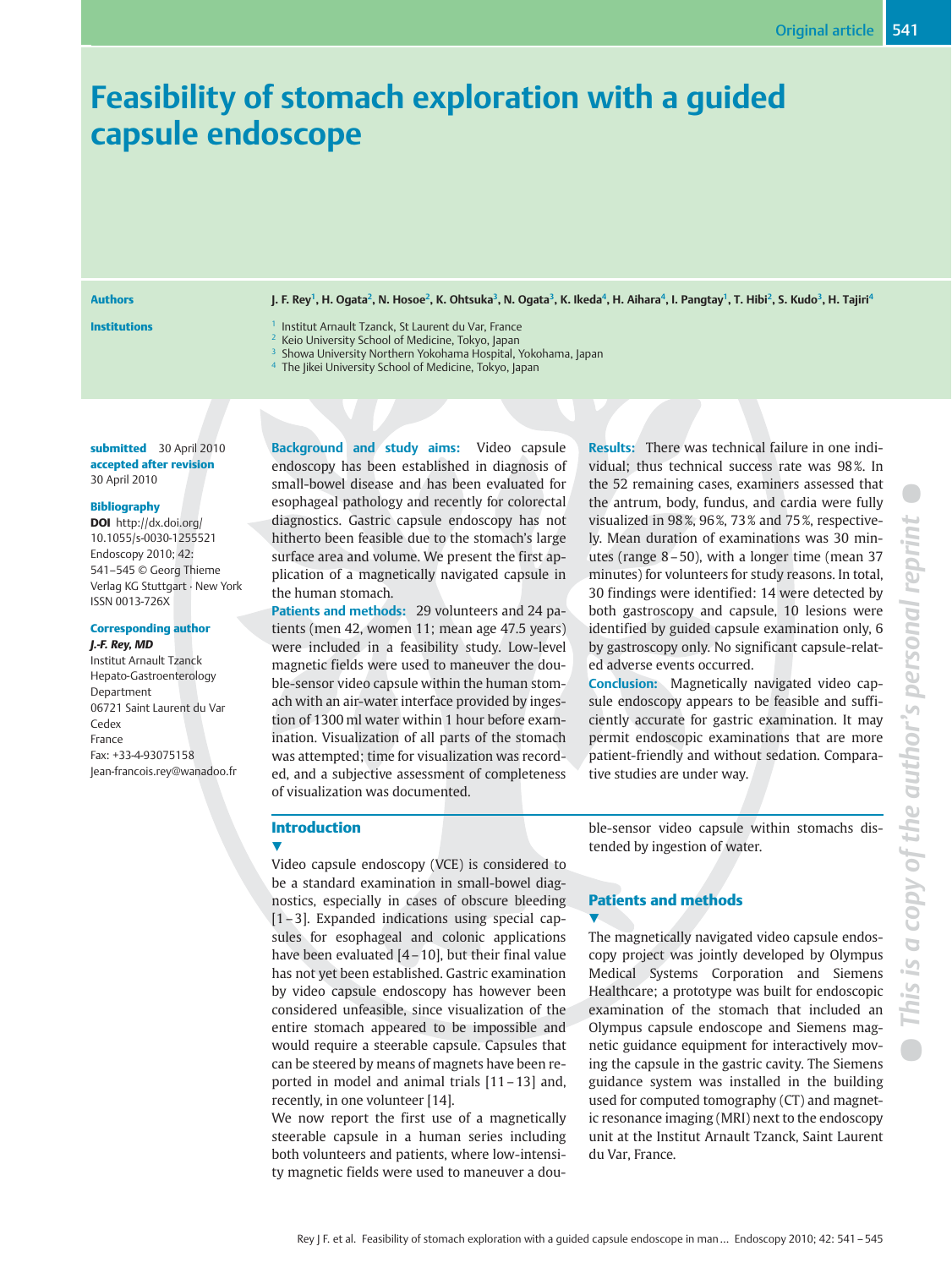

Fig. 1 General overview of equipment for guided capsule endoscopy (GCE).

#### Guidance system and capsule

The magnet of the guidance system  $(①$  Fig. 1) has a footprint of 1 m × 2 m and generates dynamic magnetic fields and field gradients in three-dimensional space over the entire stomach.

The magnetic field produced is of very low intensity (scores of times smaller than that used for MRI). Thus the potential side effects are lower compared with those of MRI. For example, the capsule may be temporarily trapped between the gastric folds of the human stomach; potential adverse effects for the patient such as heating are avoided. The system works silently, in contrast to conventional MRI machines.

The capsule is 31 mm long and 11 mm in diameter, and has two image sensors that use a charge-coupled device (CCD). Images are visualized and transmitted at 4 frames/sec. As with previous capsule versions, images are recorded by means of multiple antennas attached to the patient.

In real-time gastric imaging, the images from both of the two sensors are displayed simultaneously on a dual-monitor panel, with one screen for each sensor. The panel also indicates the possible maneuvers and settings for moving the capsule (forward, backward, diving, tilting, or "jumping"). The physician responsible for guiding the device can choose which should be the "active" screen for directing the capsule, and controls the motion of the capsule using two joysticks.

Depending on the navigation required, one of the two sensors is chosen for direction of the movement of the capsule. As shown in

**• Fig. 2**, the capsule can be moved with five independent mechanical degrees of freedom; it can be tilted (equivalent to the large steering-wheel movements of an endoscope tip); and it can be rotated (equivalent to the small steering-wheel movements of an endoscope tip). The tilting and rotation command allows orientation of the capsule at a fixed point.

The surface of the water in the stomach is used to get a baseline position for the capsule, which can then be steered in any direction, including those that are underwater.

#### Procedure

Patients were enrolled for capsule examination 24 hours after gastroscopy.

The patient or volunteer drank about 500 ml of clear water at body temperature about 1 hour before the procedure, followed



Fig. 2 The capsule can be magnetically steered with five mechanical degrees of freedom (translation in three dimensions, and rotation and tilting).

by 400 ml of tap water and another 400 ml clear water at body temperature within 15–20 minutes; this was to create an airwater interface in the stomach immediately before capsule ingestion.

The participant was then asked to lie down on the table of the guidance equipment. The position of the table in relation to the scanner was predetermined to allow for optimal gastric imaging and maximal magnetic force for capsule navigation. At the beginning of the examination the position of the patient/volunteer was left lateral; this was then changed to supine and finally right lateral. When it was difficult to move or navigate the capsule with a particular position, the participant was turned around to another position or might sometimes even lie prone. If necessary, additional water was ingested to create optimal conditions for examination since the capsule requires some water volume for navigation.

The physician responsible for guiding the capsule used the realtime images and the maneuverability information and settings displayed on the dual-monitor panel to navigate the capsule using the two joysticks.

Follow-up of volunteers and patients was done by telephone after a mean of 30 days, to exclude any adverse events.

The main outcome parameters were percentage of patients in whom there was full visualization of the surface of the antrum, body, and fundus/cardia as judged subjectively by the examiner, the examination time, and the percentage of findings in patients seen on gastroscopy that were reproducible by capsule endoscopy. Assessment was done by the operator (I.P, J.F.R) immediately after the capsule examinations and then reviewed jointly with the one or two co-author physicians present; no blinding with regard to patients was attempted in this pilot trial.

#### Ethical considerations

The study was approved by the Nice Hospital ethical committee (Comité de Protection des Personnes [CPP] no. 09.041, November 2, 2009), and all participants gave their signed informed consent. Institutional review board (IRB) approval allowed for 55 patients and volunteers to be included in the study.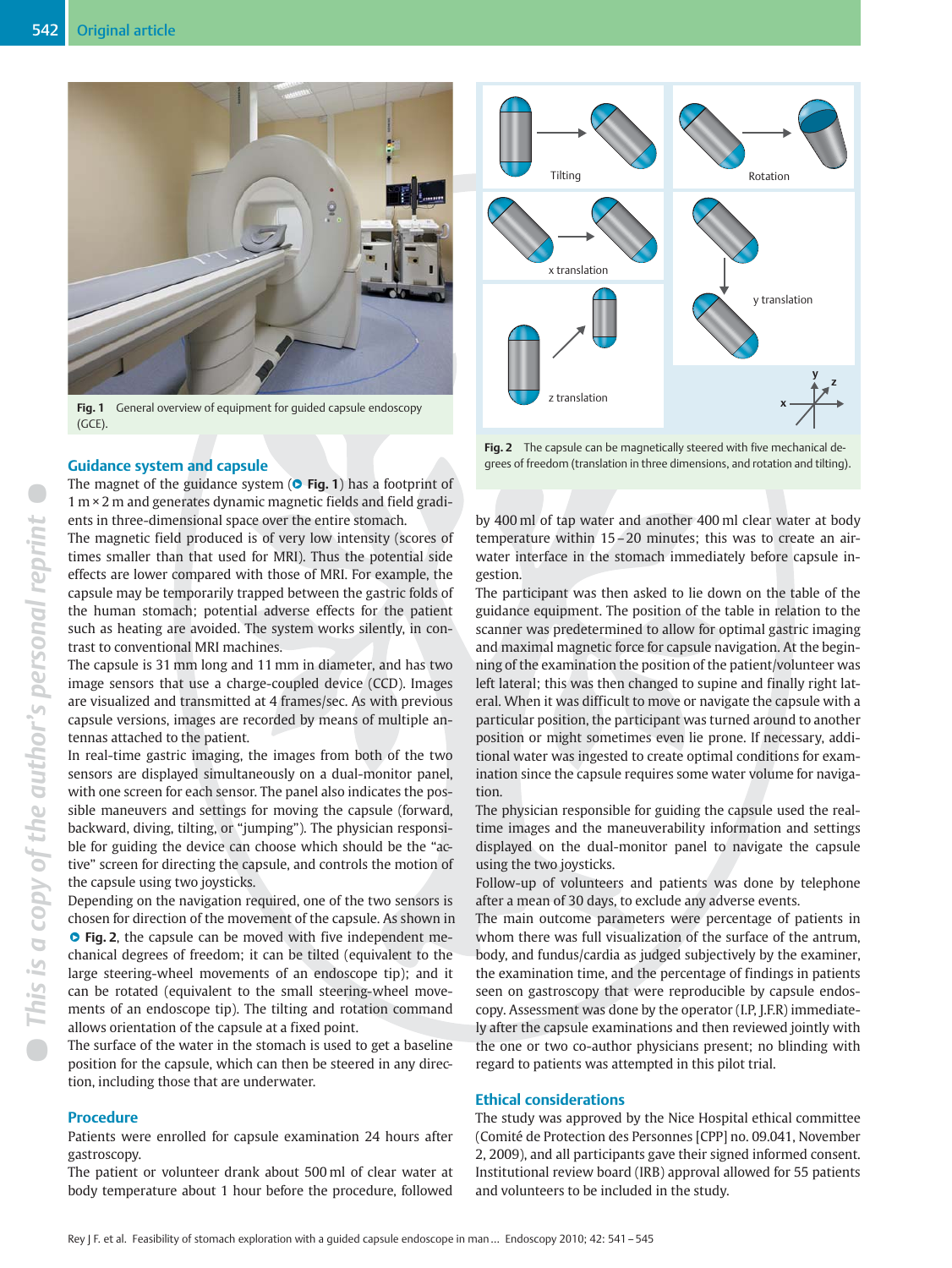Fig. 4 A close-up gastric view with guided capsule endoscopy

(GCE).



Fig. 3 Possible maneuvers of the video capsule using magnetic guidance.

# Results

v. The study included 29 volunteers (men 23, women 6; mean age 42 years, range 24–60) and 24 patients (men 19, women 5; mean age 52 years, range 25–74). Among the patients the indications for gastroscopy were epigastric pain and/or reflux symptoms.

No premedication was given or felt to be necessary by any of the patients or volunteers. Water ingestion and capsule swallowing could be done without any problem in all cases. The standard volume of 1300 ml as described in the methods section was enough for navigation; only a few patients needed to drink small amounts of additional fluid.

Technical defects prevented adequate visualization in one case, so the following results are calculated on the basis of the remaining 28 volunteers and 24 patients.

None of the gastric examinations required any medication. On follow-up one patient had temporary abdominal pain which subsided spontaneously and has not recurred since. In another patient, left lower quadrant pain was finally related to recurrent sigmoid diverticulitis.

The capsule could be maneuvered at the water surface or made to dive to the bottom of the stomach ( $\bullet$  Fig. 3).

In close-up view the mucosal pattern could be seen clearly, as it was magnified because of refraction by the water and because of the fixed-focus imaging. When the capsule was stuck between folds on the gastric wall, we could dislodge the capsule by using the "jumping" function. When gastric mucus and remaining debris impaired visualization, this could mostly be overcome by turning the patient and by their swallowing more water. **• Figs. 4–6** are examples of the images obtained.

Results for complete visualization of the different parts of the stomach are shown in **O** Table 1.





Fig. 5 General appearance of the gastric lesser curvature and body with guided capsule endoscopy (GCE).



Fig. 6 Antral appearance with pylorus seen distally at guided capsule endoscopy (GCE).

In summary, visualization of the gastric pylorus, antrum, body, fundus, and cardia was subjectively assessed as complete in 96 %, 98%, 96%, 73%, and 75% of participants, respectively. This was achieved in a mean total examination time of 30 minutes (range 8–50). For study reasons, the mean time was longer in volunteers (37 minutes, range 21–50) than in patients (21 minutes, range 8–30). In three cases incomplete visualization was due to resistant mucus, and in two cases each it was due to excessive gastric motility and early pyloric passage of the capsule.

Regarding pathological findings, the results of unblinded capsule endoscopy and conventional gastroscopy were as follows. Of the 30 pathological findings detected, 14 were identified by conventional gastroscopy and reproduced by capsule endoscopy, comprising 11 cases of diffuse inflammation or erosions, 1 angiodysplasia, 1 diverticulum, and 1 hiatal hernia. Gastroscopy identified 6 additional lesions not found at the capsule examination: 3 cases of inflammation, 2 of atrophy, and 1 of hypertrophic folds. On the other hand, 10 lesions were detected only by capsule endoscopy and missed by conventional endoscopy, comprising 1 polyp, 3 in-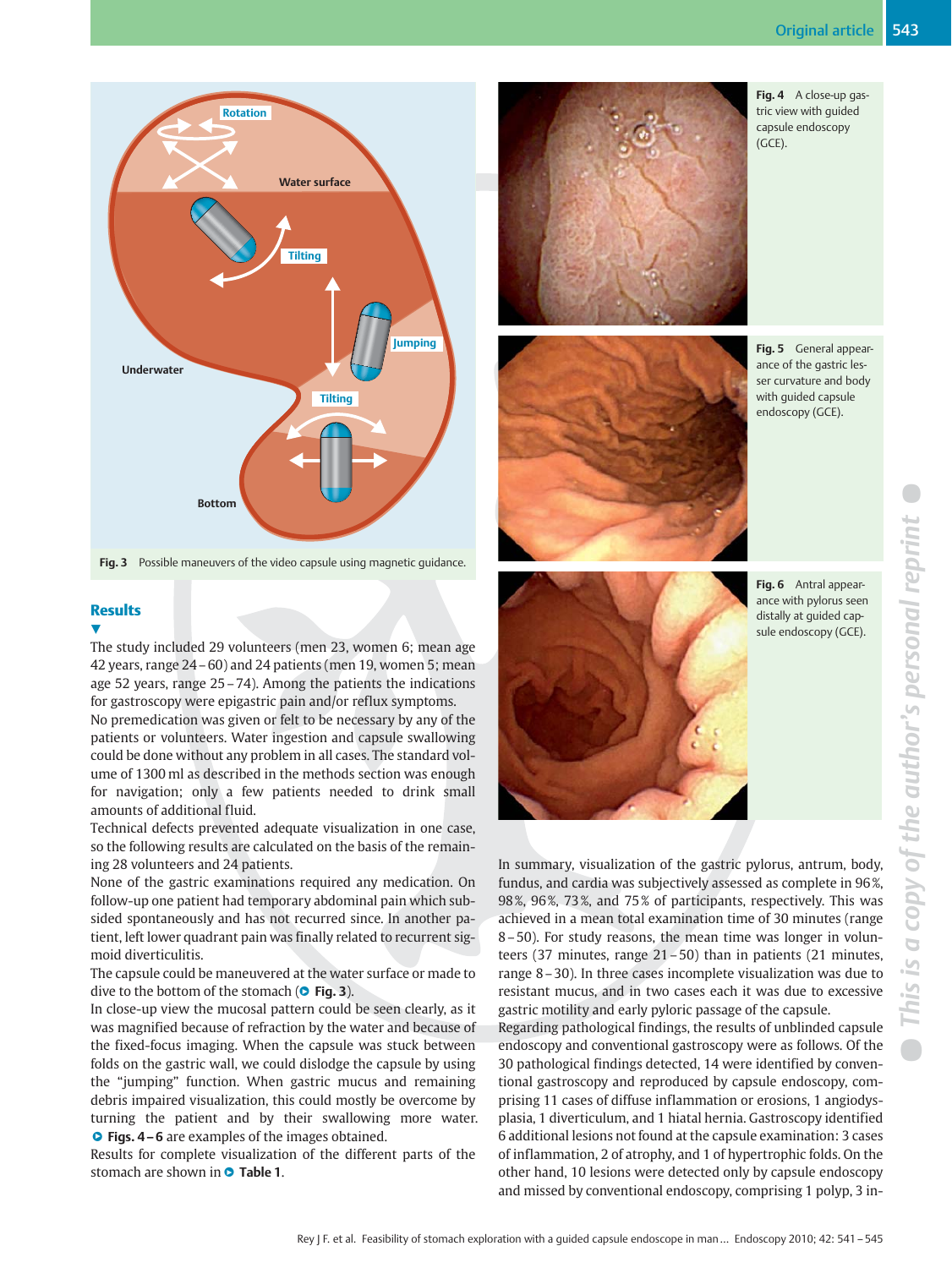| <b>Stomach area</b> | <b>Complete visualization</b> |      |                             |    |                              |    |
|---------------------|-------------------------------|------|-----------------------------|----|------------------------------|----|
|                     | <b>Volunteers</b><br>$n = 28$ |      | <b>Patients</b><br>$n = 24$ |    | All participants<br>$n = 52$ |    |
|                     | $\mathbf n$                   | %    | $\mathbf n$                 | %  | $\mathbf n$                  | %  |
| Cardia              | 22                            | 78.5 | 17                          | 71 | 39                           | 75 |
| Fundus              | 20                            | 71   | 18                          | 75 | 38                           | 73 |
| Body                | 28                            | 100  | 22                          | 92 | 50                           | 96 |
| Antrum              | 28                            | 100  | 23                          | 96 | 51                           | 98 |
| Pylorus             | 28                            | 100  | 22                          | 92 | 50                           | 96 |

flammations, 1 angiodysplasia, 3 ulcers, 1 important bile reflux, and 1 hypertrophic fold.

# **Discussion**

v Capsule endoscopy has fascinated both physicians and patients from its introduction in 2000, and since then indications for small-bowel diagnostics have been established [1–3]. From the very beginning, attempts have been made to use capsule endoscopy for other indications such as esophageal diagnostics [15], with the establishment of esophageal capsule endoscopy in clinical routine [16, 17] being still awaited. Expansion of indications to the stomach has not been possible – in contrast to the colon [10] – since in the larger space of the gastric cavity spontaneous capsule passage does not provide enough information. Thus, steering of capsule endoscopes has been a matter of intensive research [11–13], and finally, a self-experiment by the capsule pioneer Paul Swain has recently been reported [14].

Our study uses a new capsule and new magnetic steering technology, developed cooperatively by Olympus and Siemens. Furthermore, it is the first systematic pilot series in a substantial number of volunteers and patients, the latter with mostly minor gastric disease. Although it is clearly too early to assess the overall clinical benefit of capsule relative to traditional gastroscopy, the potential of capsule gastroscopy was clearly demonstrated in this trial, with regard to feasibility, with high rates of gastric visualization and demonstration of (known) lesions, and safety. Two patients had symptoms; in one this was possibly linked to capsule passage, and in the other patient another cause was found (diverticulitis) which was unrelated to capsule endoscopy. The first difficulty was identification of gastric anatomical structures, as capsule images are obtained with the patient in various positions whereas traditional endoscopies are performed using one position. Capsule endoscopy mostly provided an excellent panoramic view of the lesser curvature, while visualization of the cardia proved to be difficult initially as we are used to looking closely at the cardia in inversion with an endoscope keeping the cardia slightly open. On capsule endoscopy, the cardia was closed in most cases and difficult to approach, and hence identification of detailed structures was often impossible, even if some overview was provided. During our learning phase, we improved our navigating ability in order to assess the fundus and cardia region. One limitation of our pilot study was that assessment of completeness of visualization was done by the examiners and not by independent personnel, let alone with the use of an objective measurement (which is difficult anyway), thus giving rise to some form of bias.

In general, we must bear in mind that the features of capsule imaging are quite different from those of conventional endoscopy. To Table 1 Results of gastric magnetically guided capsule endoscopy with regard to visualization of different parts of the stomach. The operators estimated whether or not each area in each participant had been completely visualized. One case with technical difficulties was excluded from calculations.

start with, capsule movements are different as the device as a whole can be rotated with two simultaneous images from the cameras at each end. Usually, one of the sensors allowed a larger view of the stomach while the one at the opposite end provided a close-up of the gastric mucosa with a limited field of view. In order to identify the capsule position, we had to rely on a general overview but also to some extent on mucosal pattern which can vary in different parts of the stomach. The panoramic view of the lesser curvature was mostly very good, when the capsule was made to dive underwater on the greater curvature in front of the angular fold. Antrum and pylorus were comparatively easy to assess in a large or in a close-up view.

Entrapment of the capsule may be a concern with capsule gastroscopy as with capsule endoscopy in general. Reports in patients, mostly with obscure bleeding, have described a very low risk [18, 19], and no entrapment has been reported from the few volunteer studies [20–26]. In our trial it could be speculated that temporarily impaired passage was the cause in one patient of pain which subsided spontaneously after some hours. Further studies will show what the overall risk of capsule gastroscopy will be; it may appear wise to exclude patients with suspected and known strictures and perhaps previous small-bowel surgery from initial trials.

The first human trial of gastric examination with a magnetically navigated capsule opens a new field for digestive endoscopy. If this technique proves to be useful in the trial which we are now carrying out using blinded comparison with standard gastroscopy, further technical improvements as well as special training considerations need to be discussed and studied further.

#### Competing interests: None

#### **References**

- 1 Liao Z, Gao R, Xu C, Li ZS. Indications and detection, completion, and retention rates of small-bowel capsule endoscopy: a systematic review. Gastrointest Endosc 2010; 71: 280–286
- 2 Triester SL, Leighton JA, Leontiadis GI et al. A meta-analysis of the yield of capsule endoscopy compared to other diagnostic modalities in patients with non-stricturing small bowel Crohn's disease. Am J Gastroenterol 2006; 101: 954–964
- 3 Triester SL, Leighton JA, Leontiadis GI et al. A meta-analysis of the yield of capsule endoscopy compared to other diagnostic modalities in patients with obscure gastrointestinal bleeding. Am J Gastroenterol 2005; 100: 2407–2418
- 4 European Society of Gastrointestinal Endoscopy (ESGE)Ladas SD, Triantafyllou K, Spada C et al. Guideline on clinical use of video capsule endoscopy to investigate small-bowel, esophageal and colonic diseases. Endoscopy 2010; 42: 220–227
- 5 Heresbach D, Leray E, d'Halluin PN et al. Diagnostic accuracy of esophageal capsule endoscopy versus conventional upper digestive endoscopy for suspected esophageal squamous cell carcinoma. Endoscopy 2010; 42: 93–97